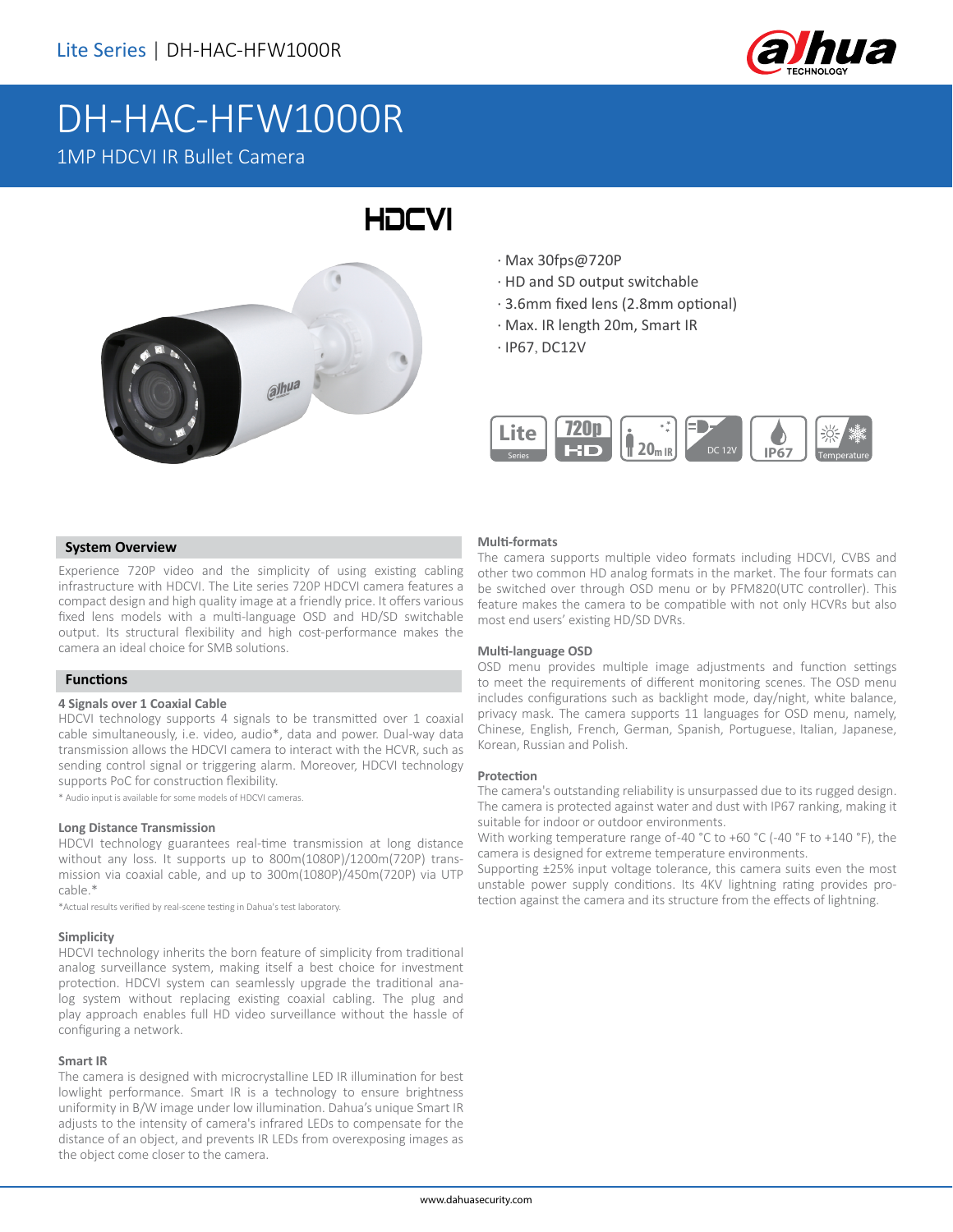# Lite Series | DH-HAC-HFW1000R

### **Technical Specification**

### Camera

| Image Sensor                    | 1/4" CMOS                                   |  |
|---------------------------------|---------------------------------------------|--|
| <b>Effective Pixels</b>         | 1280(H)×720(V), 1MP                         |  |
| <b>Scanning System</b>          | Progressive                                 |  |
| <b>Electronic Shutter Speed</b> | PAL: 1/25~1/100000s<br>NTSC: 1/30~1/100000s |  |
| Minimum Illumination            | 0.05Lux/F2.0, 30IRE, OLux IR on             |  |
| S/N Ratio                       | More than 65dB                              |  |
| <b>IR Distance</b>              | Up to 20m (66feet)                          |  |
| IR On/Off Control               | Auto / Manual                               |  |
| <b>IR LEDS</b>                  | 12                                          |  |
| Lens                            |                                             |  |
| Lens Type                       | Fixed lens / Fixed iris                     |  |
| Mount Type                      | Board-in                                    |  |
| Focal Length                    | 3.6mm (2.8mm Optional)                      |  |
| Max Aperture                    | F2.0                                        |  |
| Angle of View                   | $H: 60^{\circ}$ (83.4°)                     |  |
| <b>Focus Control</b>            | N/A                                         |  |
| <b>Close Focus Distance</b>     | 600mm (500mm)<br>23.6" (19.69")             |  |

### DORI Distance

Note: The DORI distance is a "general proximity" of distance which makes it easy to pinpoint the right camera for your needs. The DORI distance is calculated based on sensor specification and lab test result according to EN 62676-4 which defines the criteria for Detect, Observe, Recognize and Identify respectively.

|           | <b>DORI</b><br>Definition | <b>Distance</b>                         |
|-----------|---------------------------|-----------------------------------------|
| Detect    | 25px/m<br>(8px/ft)        | 2.8mm: 38m(126ft)<br>3.6mm: 48m(157ft)  |
| Observe   | 63px/m<br>(19px/ft)       | 2.8mm: 15m(50ft)<br>3.6mm: 19m(63ft)    |
| Recognize | 125px/m<br>(38px/ft)      | 2.8mm: 8m(25ft)<br>3.6mm: 10m(31ft)     |
| Identify  | 250px/m<br>(76px/ft)      | $2.8$ mm: $4m(13ft)$<br>3.6mm: 5m(16ft) |

### Pan / Tilt / Rotation

| Pan/Tilt/Rotation | Pan: $0^\circ \approx 360^\circ$<br>Tilt. $0^{\circ} \sim 90^{\circ}$<br>Rotation: $0^\circ \approx 360^\circ$ |
|-------------------|----------------------------------------------------------------------------------------------------------------|
| Video             |                                                                                                                |
| Resolution        | 720P (1280×720)                                                                                                |
| Frame Rate        | 25/30fps@720P                                                                                                  |
| Video Output      | 1-channel BNC high definition video output / CVBS<br>video output (Can switch)                                 |
| Day/Night         | Auto (ICR) / Manual                                                                                            |

| <b>OSD Menu</b>                           | Multi-language                                                                                                                    |
|-------------------------------------------|-----------------------------------------------------------------------------------------------------------------------------------|
| <b>BLC Mode</b>                           | BLC / HLC / DWDR                                                                                                                  |
| <b>WDR</b>                                | <b>DWDR</b>                                                                                                                       |
| Gain Control                              | AGC                                                                                                                               |
| Noise Reduction                           | 2D                                                                                                                                |
| <b>White Balance</b>                      | Auto / Manual                                                                                                                     |
| Smart IR                                  | Auto / Manual                                                                                                                     |
| Certifications                            |                                                                                                                                   |
| Certifications                            | CE (EN55032, EN55024, EN50130-4)<br>FCC (CFR 47 FCC Part 15 subpartB, ANSI C63.4-2014)<br>UL (UL60950-1+CAN/CSA C22.2 No.60950-1) |
| Interface                                 |                                                                                                                                   |
| Audio Interface                           | N/A                                                                                                                               |
| Eelectrical                               |                                                                                                                                   |
| Power Supply                              | 12V DC +25%                                                                                                                       |
| Power Consumption                         | Max 2.8W (12V DC, IR on)                                                                                                          |
| Environmental                             |                                                                                                                                   |
| <b>Operating Conditions</b>               | -40°C ~ +60°C (-40°F ~ +140°F) / Less than 90% RH<br>* Start up should be done at above-40°C (-40°F)                              |
| <b>Storage Conditions</b>                 | -40°C ~ +60°C (-40°F ~ +140°F) / Less than 90% RH                                                                                 |
| Ingress Protection & Vandal<br>Resistance | <b>IP67</b>                                                                                                                       |
| Construction                              |                                                                                                                                   |
| Casing                                    | Plastic                                                                                                                           |
| <b>Dimensions</b>                         | 154.3mm×69.8mm×69.8mm (6.07"×2.75"×2.75")                                                                                         |
| Net Weight                                | 0.20kg (0.44lb)                                                                                                                   |

Gross Weight 0.27kg (0.60lb)